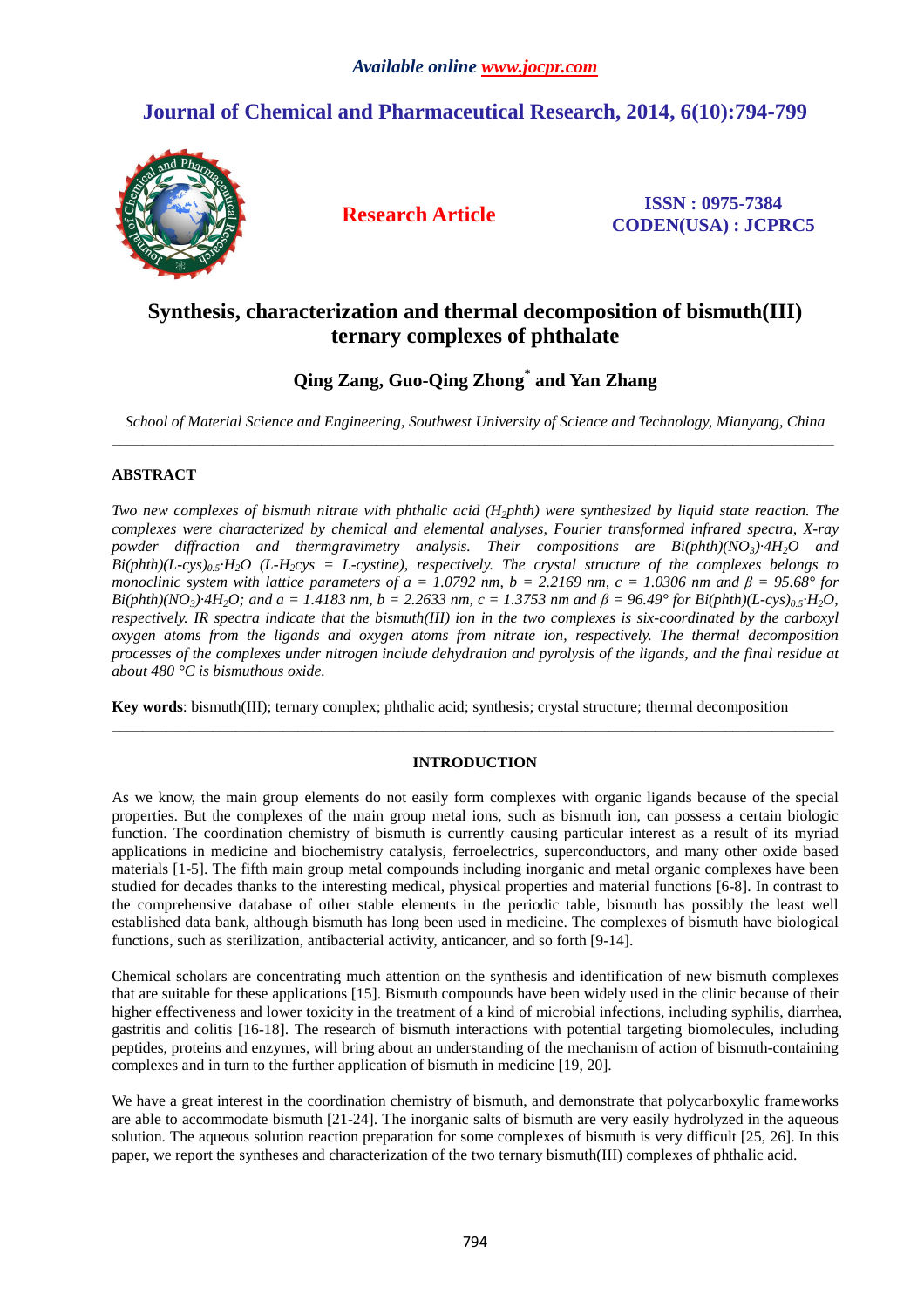### **EXPERIMENTAL SECTION**

*\_\_\_\_\_\_\_\_\_\_\_\_\_\_\_\_\_\_\_\_\_\_\_\_\_\_\_\_\_\_\_\_\_\_\_\_\_\_\_\_\_\_\_\_\_\_\_\_\_\_\_\_\_\_\_\_\_\_\_\_\_\_\_\_\_\_\_\_\_\_\_\_\_\_\_\_\_\_*

#### **Materials and physical measurements**

In addition to *L*-cystine (*L*-H<sub>2</sub>cys) was biochemical reagent, other chemicals used in the experiments were analytical reagents as received from commercial sources and without further purification. *L*-cystine and manna sugar were purchased from Sinopharm Chemical Reagent Co., Ltd., while phthalic acid (H<sub>2</sub>phth), lithium hydroxide (LiOH·H<sub>2</sub>O) and bismuth nitrate [Bi(NO<sub>3</sub>)<sub>3</sub>·5H<sub>2</sub>O] were received from Chengdu Kelong Chemical Reagent Company.

The contents of carbon, hydrogen, nitrogen, sulfur and oxygen in the complexes were determined by Vario EL CUBE elemental analyzer for Germany Elemental Analysis System Company. The content of bismuth in the complexes was determined by EDTA complexometric titration. The X-ray powder diffraction patterns of the complexes were recorded by a D/max-II X-ray diffractometer in the diffraction angle range of  $3^{\circ}$ –80° from Japan Science Corporation, Cu  $K_{\alpha 1}$  radiation ( $\lambda = 0.154056$  nm), Ni filter, scanning rate was  $8^{\circ}(2\theta)$  min<sup>-1</sup> at room temperature. The Infrared spectra of the complexes and phthalic acid were measured by a Nicolet 5700 Fourier transform infrared spectrometer from America using potassium bromide pellets in the region of 4000–400 cm<sup>-1</sup>. The thermogravimetric analyses for the complexes were performed by a TA Q500 thermal analyzer in dry nitrogen at a heating rate of 10  $^{\circ}$ C min<sup>-1</sup>.

#### **Synthesis of phthalate lithium**

Phthalic acid (10 mmol, 1.66 g) and lithium hydroxide (20 mmol, 0.84 g) were weighed and mixed in aqueous solution. The mixture was stirred for 4 h at room temperature. The solvent was evaporated by the rotary evaporator, and the resultant was filtrated and dried about 24 h in the vacuum drying oven at 40 °C. Lastly, the white powder of phthalate lithium  $(L<sub>i</sub>)$ phth) was obtained.

### **Synthesis of complex Bi(phth)(NO3)·4H2O**

2 mmol (0.97 g) bismuth nitrate [Bi(NO<sub>3</sub>)<sub>3</sub>·5H<sub>2</sub>O] and 2 mmol (0.36 g) manna sugar were placed in an agate mortar and pestle to a pasty. Then the mixture was dissolved in 40 mL deionized water, and the colorless and transparent solution was obtained. Afterwards 20 mL aqueous solution of Li<sub>2</sub>phth (2.0 mmol, 0.36 g) was added to the above solution, the mixed solution was continuously stirred at room temperature for 5 h. Finally, the resultant was filtered by vacuum and dried in a vacuum drying oven at 40 °C for 24 h. The resultant of white powder was obtained, and the yield was about 85%.

#### **Synthesis of complex Bi(phth)(** $L$ **<b>-cys)**<sup>0</sup> $\mathbf{s}$ **·H**<sub>2</sub>**O**

2 mmol (0.97 g) bismuth nitrate and 2 mmol (0.36 g) manna sugar were placed in an agate mortar and pestle to a pasty, then the mixture was dissolved in 40 mL deionized water, and became the colorless and transparent solution. Afterwards the 20 mL aqueous solution of phthalic acid (2 mmol, 0.33 g), *L*-cystine (1 mmol, 0.24 g) and lithium hydroxide (6 mmol, 0.25 g) was added to the above solution, the mixed solution was continuously stirred at room temperature for 5 h. Finally, the resultant was filtered by vacuum and dried in a vacuum drying oven at 40 °C for 24 h. The resultant of white powder was obtained, and the yield was about 78%.

#### **RESULTS AND DISCUSSION**

#### **The composition of the complexes**

The elemental analyses results of the complexes are listed in Table 1. The composition formulae of the complexes are  $BiC_8H_{12}O_{11}N$  ( $M_r = 507.16$ ) and  $BiC_{11}H_{11}O_7NS$  ( $M_r = 510.24$ ), respectively. The calculated results of mass fraction of each element in the complexes are very close to the experimental ones. Therefore, combined with the results of the infrared spectra and the thermal analysis, the molecular formulae of the complexes is Bi(phth)( $NO_3$ )·4 $H_2O$  and  $Bi(phi)(L-cvs)_0$ <sub>5</sub>· $H_2O$ , respectively.

| Table 1 Elemental analyses results of the complexes (Calculated values are in brackets) |  |  |
|-----------------------------------------------------------------------------------------|--|--|
|-----------------------------------------------------------------------------------------|--|--|

| ∷omplex                                          | Formula              | $w(Bi)(\%)$   | $w(C)(\%)$    | $w(H)(\%)$  | $w(N)(\%)$  | $w(S)(\%)$               | $w(O)(\%)$    |
|--------------------------------------------------|----------------------|---------------|---------------|-------------|-------------|--------------------------|---------------|
| $Bi(\text{phth})(NO_3) \cdot 4H_2O$              | $BiC_8H_{12}O_{11}N$ | 41.55 (41.21) | 19.11 (18.95) | 2.31 (2.38) | 2.49 (2.76) | $\overline{\phantom{a}}$ | 34.22 (34.70) |
| $Bi(\text{phth})(L\text{-cys})_{0.5} \cdot H_2O$ | $BiC11H11O7NS$       | 40.56 (40.96) | 26.01 (25.89) | 2.23(2.17)  | 2.84 (2.74) | 6.39(6.28)               | 21.97 (21.95) |

### **X-ray powder diffraction analysis**

Figs. 1 and 2 depict the XRD patterns of the complexes Bi(phth)(NO<sub>3</sub>)·4H<sub>2</sub>O and Bi(phth)(*L*-cys)<sub>0.5</sub>·H<sub>2</sub>O. It is seen that the complexes of Bi(phth)(NO<sub>3</sub>)·4H<sub>2</sub>O at  $2\theta = 8.02^{\circ}$ , 25.92° and 16.03°, and Bi(phth)(*L*-cys)<sub>0.5</sub>·H<sub>2</sub>O at  $2\theta =$ 28.51°, 11.68° and 27.79°, respectively, produce the three strong peaks, while the three strong peaks of the reactants of Bi(NO<sub>3</sub>)<sub>3</sub>·5H<sub>2</sub>O (JCPDS card no. 12-0148) at  $2\theta = 16.14^{\circ}$ , 15.62° and 10.71°, and phthalic acid (JCPDS card no.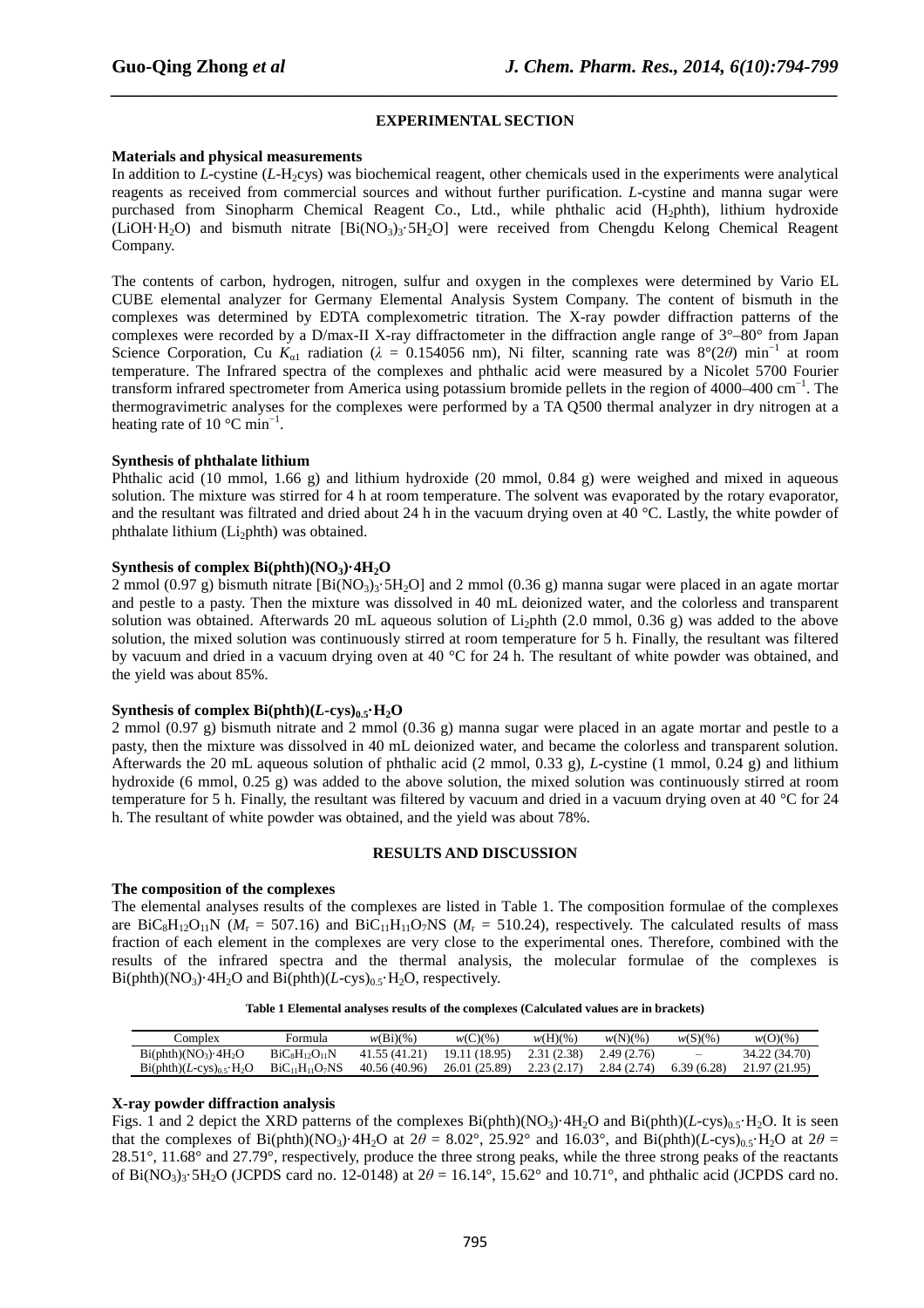13-0823) at  $2\theta = 15.45^{\circ}$ , 27.08° and 22.32°, and *L*-H<sub>2</sub>cys (JCPDS card no. 23-1663) at  $2\theta = 28.50^{\circ}$ , 18.84° and 28.00° disappear in the complexes. The diffraction angle (2*θ*), spacing (*d*) and diffractive intensity of the products are different from the reactive materials, which may explain that the above two products are not simple mixing of the reactants, but the formation of new compounds.

*\_\_\_\_\_\_\_\_\_\_\_\_\_\_\_\_\_\_\_\_\_\_\_\_\_\_\_\_\_\_\_\_\_\_\_\_\_\_\_\_\_\_\_\_\_\_\_\_\_\_\_\_\_\_\_\_\_\_\_\_\_\_\_\_\_\_\_\_\_\_\_\_\_\_\_\_\_\_*



**Table 2 Experimental data and calculated results for powder X-ray diffraction pattern of the complex of Bi(phth)(NO3)·4H2O (monoclinic:** *a* **= 1.0792 nm,** *b* **= 2.2169 nm,** *c* **= 1.0306 nm and** *β* **= 95.68°)** 

| $2\theta$ <sup>(<math>\circ</math></sup> ) | h        | k              |                | $d_{\text{exp}}(nm)$ | $d_{\text{cal}}(nm)$ | $U I_0$ | $2\theta$ <sup>(<math>\circ</math></sup> ) | h              | k        |                | $d_{\exp}(nm)$ | $d_{\text{cal}}(nm)$ | $U I_0$ |
|--------------------------------------------|----------|----------------|----------------|----------------------|----------------------|---------|--------------------------------------------|----------------|----------|----------------|----------------|----------------------|---------|
| 8.02                                       |          | $\mathbf{0}$   | $\mathbf{0}$   | 1.0737               | 1.0739               | 100.0   | 25.92                                      | 3              | 1        | $-1$           | 0.3434         | 0.3446               | 21.9    |
| 8.62                                       | $\Omega$ | $\Omega$       |                | 1.0252               | 1.0255               | 7.4     | 26.63                                      |                | 6        | $^{-1}$        | 0.3345         | 0.3340               | 4.2     |
| 11.74                                      | $\Omega$ | 2              | 1              | 0.7530               | 0.7528               | 5.6     | 27.96                                      | $\overline{c}$ | 3        | $\overline{c}$ | 0.3189         | 0.3191               | 8.3     |
| 12.00                                      |          |                | $-1$           | 0.7368               | 0.7369               | 7.5     | 29.54                                      | 2              | $\Omega$ | $-3$           | 0.3021         | 0.3022               | 13.1    |
| 14.50                                      |          | 3              | $\mathbf{0}$   | 0.6103               | 0.6088               | 6.1     | 33.48                                      |                | 5        | $-3$           | 0.2674         | 0.2675               | 3.8     |
| 16.03                                      | $\Omega$ | 4              | $\Omega$       | 0.5526               | 0.5542               | 21.3    | 33.82                                      |                | 7        | $-2$           | 0.2648         | 0.2646               | 4.6     |
| 18.40                                      | 1        | $\Omega$       | $-2$           | 0.4817               | 0.4816               | 5.7     | 34.56                                      | $\overline{4}$ | 2        | $^{-1}$        | 0.2593         | 0.2589               | 2.2     |
| 22.68                                      | 2        | $\Omega$       | $-2$           | 0.3917               | 0.3907               | 1.7     | 34.84                                      | 3              | 6        | $\Omega$       | 0.2573         | 0.2571               | 9.0     |
| 24.12                                      | 2        | $\overline{c}$ | $-2$           | 0.3687               | 0.3684               | 15.3    | 35.02                                      | $\Omega$       | $\Omega$ | $\overline{4}$ | 0.2560         | 0.2564               | 3.6     |
| 24.53                                      | 1        | 4              | $-2$           | 0.3627               | 0.3635               | 6.9     | 40.93                                      | 4              | 5        | 1              | 0.2203         | 0.2202               | 3.6     |
| 25.63                                      |          | 4              | $\overline{c}$ | 0.3474               | 0.3474               | 6.4     | 41.08                                      |                | 9        | $-2$           | 0.2195         | 0.2193               | 5.9     |

**Table 3 Experimental data and calculated results for powder X-ray diffraction pattern of the complex of Bi(phth)(***L***-cys)0.5·H2O**  (monoclinic:  $a = 1.4183$  nm,  $b = 2.2633$  nm,  $c = 1.3753$  nm and  $\beta = 96.49^{\circ}$ )

| $2\theta$ <sup>o</sup> ) | h              | k        |              | $d_{\text{exp}}(nm)$ | $d_{\text{cal}}(nm)$ | $U I_0$ | $2\theta$ <sup>(<math>\circ</math></sup> ) | h              | k              |              | $d_{\text{exp}}(nm)$ | $d_{\text{cal}}(\text{nm})$ | $U I_0$ |
|--------------------------|----------------|----------|--------------|----------------------|----------------------|---------|--------------------------------------------|----------------|----------------|--------------|----------------------|-----------------------------|---------|
| 6.23                     |                | $\theta$ | $\theta$     | 1.4105               | 1.4092               | 17.5    | 27.79                                      |                |                | 4            | 0.3207               | 0.3205                      | 48.9    |
| 6.56                     | $\Omega$       |          | 0            | 1.3665               | 1.3665               | 46.6    | 28.51                                      | 3              | 5              |              | 0.3128               | 0.3116                      | 100.0   |
| 9.85                     |                | 2        | $\theta$     | 0.8848               | 0.8824               | 17.5    | 28.81                                      | 3              | $\Omega$       | 3            | 0.3102               | 0.3100                      | 31.1    |
| 11.68                    |                | 2        | $^{-1}$      | 0.7657               | 0.7664               | 59.5    | 30.81                                      | $\mathbf{0}$   | 6              | 3            | 0.2907               | 0.2905                      | 5.6     |
| 12.53                    | 2              | $\Omega$ | $\Omega$     | 0.7028               | 0.7046               | 14.3    | 31.17                                      | 3              | 3              | 3            | 0.2870               | 0.2867                      | 16.5    |
| 14.83                    | 2              | 2        | $\mathbf{0}$ | 0.5961               | 0.5981               | 11.2    | 31.69                                      | $\Omega$       | 8              | $\mathbf{0}$ | 0.2828               | 0.2829                      | 8.8     |
| 17.80                    | 1              | 4        | $-1$         | 0.4978               | 0.4972               | 6.7     | 32.06                                      | 5.             | 1              | $\Omega$     | 0.2793               | 0.2797                      | 9.4     |
| 18.90                    | $\mathfrak{D}$ | 3        |              | 0.4680               | 0.4692               | 10.9    | 32.78                                      | 5.             | $\mathfrak{D}$ | $-1$         | 0.2738               | 0.2740                      | 11.5    |
| 19.68                    | $\Omega$       | 5        | $\theta$     | 0.4522               | 0.4527               | 7.1     | 33.16                                      | $\Omega$       |                | $-5$         | 0.2714               | 0.2713                      | 14.3    |
| 20.37                    |                |          | $-3$         | 0.4397               | 0.4400               | 3.0     | 33.43                                      | $\overline{4}$ | 5              |              | 0.2676               | 0.2678                      | 18.7    |
| 23.06                    | 2              | 4        | $-2$         | 0.3837               | 0.3832               | 16.0    | 34.46                                      | 3              | $\overline{4}$ | $-4$         | 0.2597               | 0.2598                      | 11.0    |
| 24.86                    | 3              | 4        | $-1$         | 0.3575               | 0.3572               | 46.6    | 42.38                                      | 5              | 7              | $-1$         | 0.2126               | 0.2127                      | 30.9    |
| 25.20                    | $\overline{4}$ | $\Omega$ | $^{-1}$      | 0.3509               | 0.3509               | 14.7    | 50.41                                      | 5              | 6              | 4            | 0.1811               | 0.1812                      | 8.4     |
| 25.52                    | 1              | 6        | 1            | 0.3493               | 0.3496               | 32.0    | 52.10                                      | 1              | 5              | 7            | 0.1755               | 0.1754                      | 8.6     |
| 26.93                    | 3              | 4        | $-2$         | 0.3314               | 0.3316               | 16.8    | 55.61                                      | 6              | 8              | $-4$         | 0.1657               | 0.1658                      | 8.4     |
| 27.21                    | 2              | 3        | 3            | 0.3278               | 0.3280               | 27.2    | 59.06                                      | 5              | 8              | $-6$         | 0.1564               | 0.1565                      | 9.9     |

Getting the index calculation of XRD data base on the computer program of least squares method [24], and the results are shown in Tables 2 and 3. As is shown in Tables 2 and 3, all the peaks in the powder X-ray diffraction of the complexes can be very well indexed by a set of lattice parameters according to monoclinic system, and the maximum relative deviations between the experimental and calculated spacing *d* are less than 0.4%. The results show that the resultants are all single phase compounds. The crystal structures of the complexes belong to monoclinic system with crystal cell parameters of  $a = 1.0792$  nm,  $b = 2.2169$  nm,  $c = 1.0306$  nm and  $\beta = 95.68^{\circ}$  for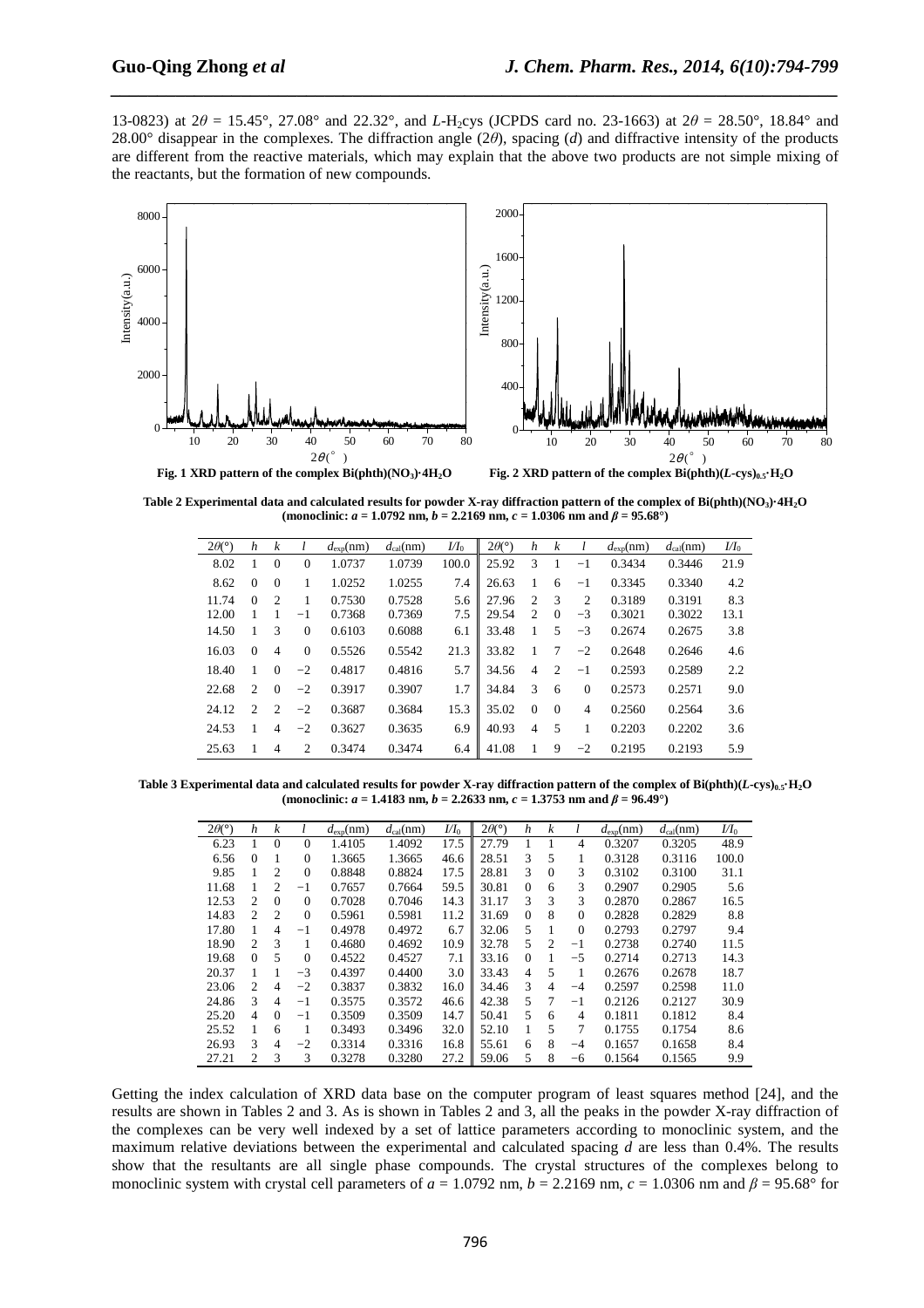Bi(phth)(NO<sub>3</sub>)·4H<sub>2</sub>O, and  $a = 1.4183$  nm,  $b = 2.2633$  nm,  $c = 1.3753$  nm and  $\beta = 96.49^{\circ}$  for Bi(phth)(*L*-cys)<sub>0.5</sub>·H<sub>2</sub>O, respectively.

*\_\_\_\_\_\_\_\_\_\_\_\_\_\_\_\_\_\_\_\_\_\_\_\_\_\_\_\_\_\_\_\_\_\_\_\_\_\_\_\_\_\_\_\_\_\_\_\_\_\_\_\_\_\_\_\_\_\_\_\_\_\_\_\_\_\_\_\_\_\_\_\_\_\_\_\_\_\_*

#### **Infrared spectra**

The IR spectra of the complexes are compared with those of free ligand in order to determine the coordination sites that may involved in chelation. The IR spectra of the ligand and the complexes are shown in Fig. 3. The IR spectra of Bi(phth)(NO<sub>3</sub>)·4H<sub>2</sub>O and Bi(phth)(*L*-cys)<sub>0.5</sub>·H<sub>2</sub>O show that the broad strong absorption band at 3439 cm<sup>-1</sup> or 3442 cm<sup>-1</sup> is due to the *v*(O–H) of water molecules, absorption band at 3059 cm<sup>-1</sup> is due to *v*(N–H) of *L*-cystine, respectively. The absorption peak at  $1628 \text{ cm}^{-1}$  or  $1624 \text{ cm}^{-1}$  is assigned to the deformation vibration of water molecules [15]. The stretching vibration peaks of *ν*<sub>as</sub>(COO<sup>–</sup>) and *ν*<sub>s</sub>(COO<sup>–</sup>) are observed at 1688 cm<sup>-1</sup> and 1406 cm<sup>-1</sup> for free phthalic acid ligand. The strong absorption band at  $1546 \text{ cm}^{-1}$  is assigned to the asymmetric stretching vibration of carboxylic groups while the absorption band at  $1394 \text{ cm}^{-1}$  corresponds to the symmetric stretching vibration of carboxylic groups for IR spectra of Bi(phth)(NO<sub>3</sub>)·4H<sub>2</sub>O. Usually, the difference value (Δ*ν*) between *ν*<sub>as</sub>(COO<sup>-</sup>) and *ν*<sub>a</sub>(COO<sup>-</sup>) in the IR spectra can be used to derive information regarding the bonding modes of carboxylic anions. Namely, the  $\Delta v$  of 152 cm<sup>-1</sup> indicates that the carboxylic groups in the complex Bi(phth)(NO<sub>3</sub>)·4H<sub>2</sub>O exhibit bidentate bridge type coordination mode [21]. The free nitrate radical belongs to  $D_{3h}$ symmetry group. Many vibration modes in the molecule with  $D_{3h}$  symmetry are infrared active. When the oxygen atoms of nitrate radical are coordinated to the metal ions, its symmetry group is changed from  $D_{3h}$  to  $C_{2v}$ . The vibration bands at 1504, 1094, 767 and 706  $cm^{-1}$  are attributed to the characteristic absorption peaks of the coordinated NO<sub>3</sub><sup>-</sup>. The characteristic vibration band at *ca*. 700 cm<sup>-1</sup> is split into two absorption peaks of 767 and 706 cm−1, and the difference value is 61 cm−1, the difference range of 66–25 cm−1 shows bidentate coordinated nitrate. The new bands at 585 and 473 cm<sup>-1</sup> are found in the infrared spectrum of the complexes, which are assigned to the stretching vibration peaks of the Bi–O bonds which are formed with the nitrate-O and carboxylate-O atoms, respectively. Therefore, it is concluded that phthalate behaves as bidentate mode and binds to the bismuth ions through the nitrate oxygen atoms and carboxylate oxygen atoms in the deprotonated carboxyl groups [27]. The infrared spectrum of the complex Bi(phth)(*L*-cys)<sub>0.5</sub>·H<sub>2</sub>O exhibits salient features at 1582 and 1384 cm<sup>-1</sup>, which are assigned to the  $v_{\text{as}}(\text{COO}^-)$  and  $v_{\text{s}}(\text{COO}^-)$  stretching vibration peaks of the coordinated carboxyl groups  $(\Delta v [v_{as}(COO^-)-v_s(COO^-)] = 198$  cm<sup>-1</sup>), it indicates that the oxygen atoms of the carboxyl in the compound is directly linked with the bismuth ion and the presence of carboxylate groups coordinate to bismuth ion in bidentate bridge type coordination mode [28-30]. The medium strong bands at 569 and 462 cm−1 are attributed to the Bi–O bond stretching vibration peaks.



#### **Thermal decomposition process**

The TG-DTG curves are made in order to verify the bonds and composition of complexes [31]. The thermal stability of the complexes were examined representatively by thermaogravemetric analysis (TG) in nitrogen atmosphere from room temperature to 500 °C at a heating rate of 10 °C min−1. The results are shown in Figs. 4 and 5, the data of possible thermal decomposition processes are listed in Table 4. The TG curve of the two complexes display three main steps of mass loss. Fig. 4 shows, the first mass loss of 14.08% in TG curve occurs between 50 °C and 190 °C in the complex  $Bi(\text{phth})(NO_3) \cdot 4H_2O$ , corresponding to the loss of four water molecules. The theoretical mass loss (14.21%) of water molecules is much closed to experimental mass loss. The second mass loss of the complex from 190–290 °C is observed *ca*. 10.72%, and it is due to the elimination of nitrate radical that decomposed into NO<sub>2</sub> and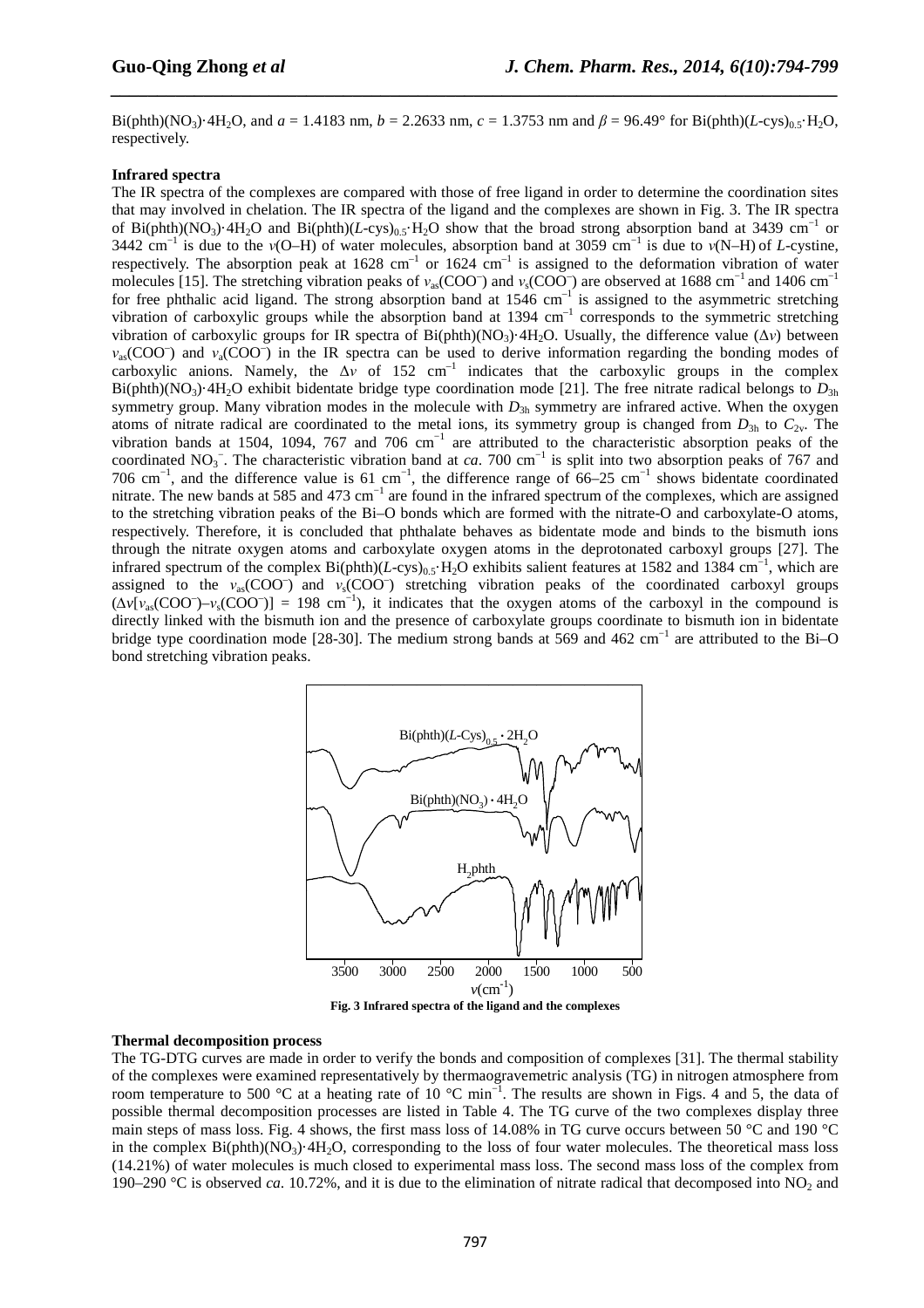$O<sub>2</sub>$  from the complex, the experimental mass loss is close to the calculated one (10.65%). Upon further heating, the mass loss of 29.14% in TG curve corresponds to oxidation and decomposition of the phthalate ligand (calculated 29.20%). The mass loss remains constant until *ca*. 460 °C, and the final residue is only bismuthous oxide, and the experimental result (46.06%) is in agreement with the result of theoretical calculation (45.94%). These results further ascertain that the complex is composed of  $Bi(\text{phth})(NQ_3) \cdot 4H_2O$ .

*\_\_\_\_\_\_\_\_\_\_\_\_\_\_\_\_\_\_\_\_\_\_\_\_\_\_\_\_\_\_\_\_\_\_\_\_\_\_\_\_\_\_\_\_\_\_\_\_\_\_\_\_\_\_\_\_\_\_\_\_\_\_\_\_\_\_\_\_\_\_\_\_\_\_\_\_\_\_*





Fig. 5 shows that one water molecule is lost when heating the compound from 40 °C to 170 °C. This accounts for 3.44% mass loss observes in TG curve. The theoretical mass loss (3.53%) of water molecule is much closed to the experimental mass loss. The second mass loss of the complex  $Bi(pthh)(L-cys)_{0.5}H_2O$  occurs between 170 °C and 230 °C. It is due to the elimination of *L*-cystine anion ligand. The experimental mass loss of 21.38% is close to the calculated one (21.78%). Upon further heating, the complex is decomposed completely until *ca*. 480 °C, the mass loss of 30.57% in TG curve corresponds to oxidation and decomposition of the phthalate ligand (calculated 29.03%). The final residue is bismuthous oxide, and the experimental result (44.61%) is in agreement with the result of theoretical calculation (45.66%). These results further ascertain the complex is composed of  $Bi(pth)(L-cys)_{0.5}H_2O$ .

| Reaction                                                                  | Peak Temp. in DTG $(^{\circ}C)$ | Mass loss $(\%)$   |                    |  |
|---------------------------------------------------------------------------|---------------------------------|--------------------|--------------------|--|
|                                                                           |                                 | $m_{\exp}$         | $m_{\text{theor}}$ |  |
| $Bi(\text{phth})(NO_3) \cdot 4H_2O$                                       |                                 |                    |                    |  |
| $\perp -4H2O$                                                             | 183                             | 14.08              | 14.21              |  |
| $Bi(\text{phth})(NO_3)$                                                   |                                 |                    |                    |  |
| $\perp$ –NO <sub>2</sub> , –0.25O <sub>2</sub>                            | 286                             | 10.72              | 10.65              |  |
| $0.5Bi_2(\text{phth})_2O$                                                 |                                 |                    |                    |  |
| $\downarrow$ –C <sub>6</sub> H <sub>4</sub> (CO) <sub>2</sub> O           | 446                             | 29.14              | 29.20              |  |
| 0.5Bi <sub>2</sub> O <sub>3</sub>                                         |                                 | $46.06^{a}$        | $45.94^{b}$        |  |
| $Bi(\text{phth})(L-\text{cys})_0 + H_2O$                                  |                                 |                    |                    |  |
| $\perp -H2O$                                                              | 185                             | 3.44               | 3.53               |  |
| $Bi(\text{phth})(L-cys)_{0.5}$                                            |                                 |                    |                    |  |
| $\downarrow$ -0.5[SCH <sub>2</sub> CH(NH <sub>2</sub> )CO] <sub>2</sub> O | 249                             | 21.38              | 21.78              |  |
| $0.5Bi_2(\text{phth})_2O$                                                 |                                 |                    |                    |  |
| $\downarrow$ -C <sub>6</sub> H <sub>4</sub> (CO) <sub>2</sub> O           | 463                             | 30.57              | 29.03              |  |
| 0.5Bi <sub>2</sub> O <sub>3</sub>                                         |                                 | 44.61 <sup>a</sup> | $45.66^{b}$        |  |

<sup>*a*</sup> The experimental mass% of the residue in the sample, <sup>*b*</sup> the calculated mass% of the residue in the sample.

#### **CONCLUSION**

Two ternary complexes of bismuth(III) were synthesized with bismuth nitrate, phthalic acid and *L*-cystine as main raw materials by liquid reaction at room temperature. The composition of complexes was determined by titration analysis and elemental analyses, and the structure of complexes was characterized by XRD, FTIR and TG-DTG. The crystal structures of the two complexes belong to monoclinic system, and the lattice parameters are:  $a = 1.0792$  nm,  $b = 2.2169$  nm,  $c = 1.0306$  nm and  $\beta = 95.68^{\circ}$  for Bi(phth)(NO<sub>3</sub>)·4H<sub>2</sub>O, and  $a = 1.4183$  nm,  $b = 2.2633$  nm,  $c =$ 1.3753 nm and  $\beta$  = 96.49° for Bi(phth)(*L*-cys)<sub>0.5</sub>·H<sub>2</sub>O, respectively. The results demonstrate that the carboxy group oxygen atoms of phthalate and *L*-cystine and the oxygen atoms from nitrate are coordinated directly to bismuth(III) ion in the two complexes. The complexes are decomposed into  $Bi<sub>2</sub>O<sub>3</sub>$  at about 480 °C.

#### **Acknowledgments**

This work is supported by the Scientific Research Funds of Sichuan Provincial Education Department in China (10ZA016). The authors are very grateful to Analytical Testing Center of Southwest University of Science and